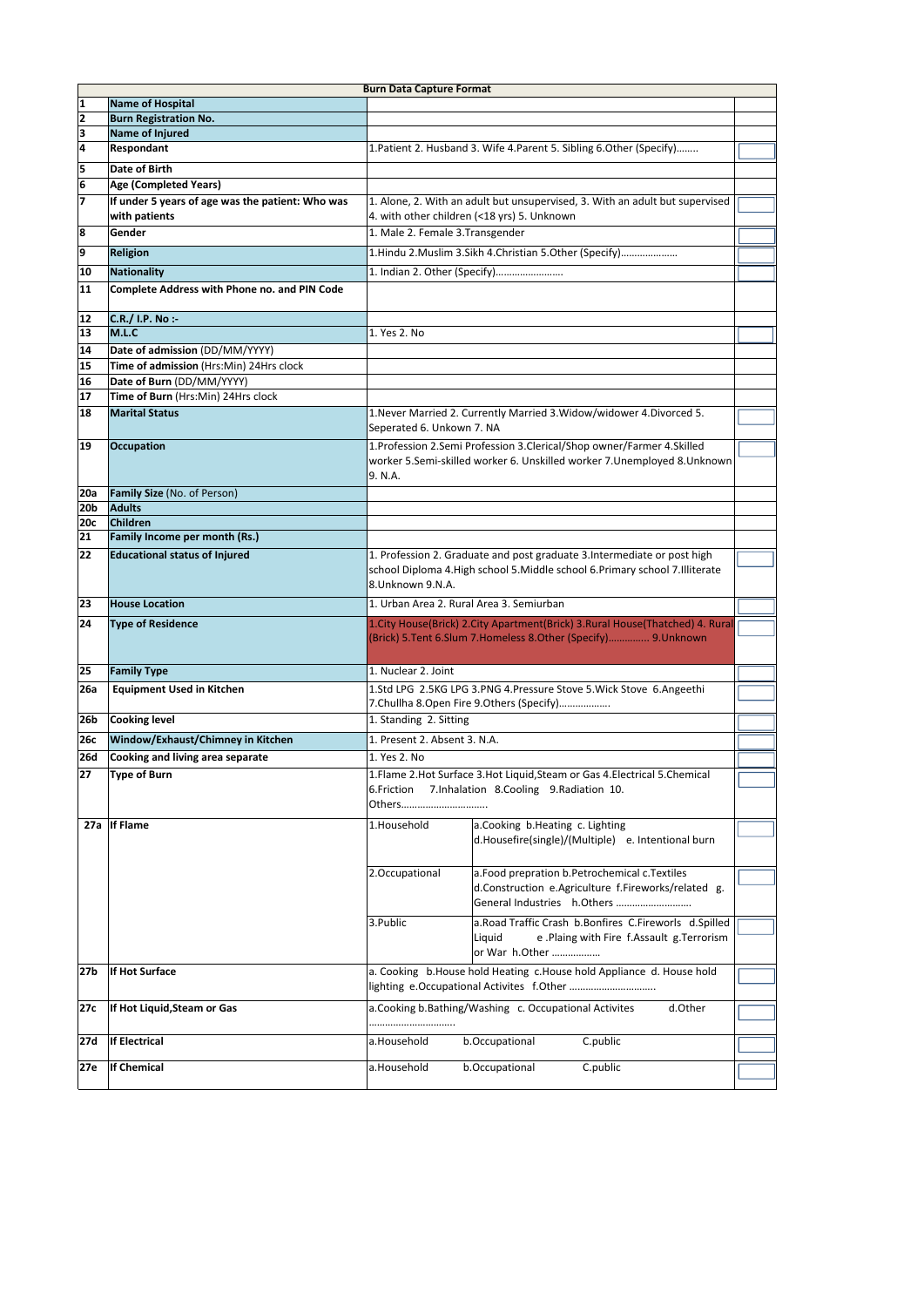|          | 28. For Burn Involving Cooking/Food preparation                                                                    |                                                                                                                                                                            |           |       |  |  |  |
|----------|--------------------------------------------------------------------------------------------------------------------|----------------------------------------------------------------------------------------------------------------------------------------------------------------------------|-----------|-------|--|--|--|
| i.       | Burn caused by contact with                                                                                        | 1. Cook stove 2. Cooking tool/Vessel(pot etc) 3. Burning Fuel (wood, kerosine<br>etc) 4.Cooked food or Liquid 5.Other(Specify)                                             |           |       |  |  |  |
| ii.      | Activity during Burn injury in Kitchen                                                                             | 1. Deliberate movement (e.g. deliberate touch) 2. Accidental movement (e.g.<br>fall/spill etc.) 3. Explosion 4. Fire in cooking area 5. Other(Specify)                     |           |       |  |  |  |
| iίi      | Fuel used for cooking                                                                                              | 1. Ethanol 2. Kerosine 3. LPG 4. Solar power 5. Electricity 6. Wood 7. Charcoal<br>8.Dung 9.Coal                                                                           |           |       |  |  |  |
|          | 29. For Burns involving Household lighting                                                                         |                                                                                                                                                                            |           |       |  |  |  |
| i.       | Activity during household lighting                                                                                 | 1.Lamp/lantern igniting surrounding material 2.Deliberate movement<br>touching lamp/lantern 3.Accidental movement touching lamp/lantern<br>4. Other (Specify)              |           |       |  |  |  |
| ii       | Type of lamp/ lantern<br>1. Candle 2. Kerosine 3. Electric 4. Other(Specify)                                       |                                                                                                                                                                            |           |       |  |  |  |
|          | 30. For Burns involving Household heating                                                                          |                                                                                                                                                                            |           |       |  |  |  |
| Î.       | <b>Activity during household heating</b>                                                                           | 1. Heating source igniting surrounding material 2. Deliberate movement<br>touching heating source 3.Accidental movement touching heating source<br>4.Other(Specify)        |           |       |  |  |  |
| ij.      | <b>Energy source during heating</b>                                                                                | 1. Traditional biomass (wood, charcoal, dung) 2. Coal 3. Kerosine 4. LPG 5.<br>Natural gas 6. Electricity 7.Other(Specify)                                                 |           |       |  |  |  |
| 31       | <b>Clothing's Texture</b>                                                                                          | 1. Cotton 2. Synthetic 3. Woolen 4. Other (Specify)                                                                                                                        |           |       |  |  |  |
| 32a      | <b>Clothing's Nature</b>                                                                                           | 1. Flowing 2. Non Flowing                                                                                                                                                  |           |       |  |  |  |
| 32b      | <b>Clothing's Type</b>                                                                                             | 1.Shirt &Pant 2.Salwar&Kurta 3.Saree 4.Frock 5.Coat-Pant 6.Kurta Pajama<br>7.Others (Specify)                                                                              |           |       |  |  |  |
| 33       | <b>Putting Out the Flames</b>                                                                                      | 1. Water 2. Sand 3. Blanket or Quilt 4. Drop & Roll 5. Hands 6. Fire<br>Extinguishers 7.Not Flame Burn 8.Unknown                                                           |           |       |  |  |  |
| 34       | <b>First Aid</b>                                                                                                   | 1. Water 2. Ice 3. Ointment 4. Nothing 5. Unknown 6. Others (Specify)                                                                                                      |           |       |  |  |  |
|          | If water used (How long water is poured)                                                                           |                                                                                                                                                                            |           |       |  |  |  |
| 35       | Smoke Inhalation*                                                                                                  | 1.Yes 2.No                                                                                                                                                                 |           |       |  |  |  |
|          | If smoke/toxic gases inhaled Patient moved to open<br>area from the enclosed or restricted area                    | 1.Yes 2.No 3.Don't Know                                                                                                                                                    |           |       |  |  |  |
| 36       | <b>Intent of Burn</b>                                                                                              | 1. Sucidal 2. Homicidal 3. Accidental 4. Undetermined intent                                                                                                               |           |       |  |  |  |
|          | If Undetermined intent then what is the degree of<br>clinical suspicion that the burn was caused<br>intentionally? | 1.None 2.Low 3.Medium 4.High                                                                                                                                               |           |       |  |  |  |
| 37       | <b>Contributing Morbidity (Multiple choice)</b>                                                                    | 1. Epileptic 2. Alcoholic 3. Drug Addict 4. Smoker 5. Psychiatric Illness<br>6. Physical or mental disability 7. Diabetes 8. Tuberculosis 9. Other<br>(Specify) 10.None    |           |       |  |  |  |
| 38       | Number of people burned in this incident                                                                           |                                                                                                                                                                            |           |       |  |  |  |
| 39       | <b>Associated Injuries</b>                                                                                         | 1. No associated injuries 2. Abdominal trauma 3. Chest trauma 4. Eye injury<br>5. Long bone fracture 6. Spinal cord injury 7. Traumatic brain injury 8. Other<br>(Specify) |           |       |  |  |  |
| 40       | <b>Anatomical Part Involved [%]</b>                                                                                | Superficial burn                                                                                                                                                           | Deep burn | Total |  |  |  |
|          | Head & Neck [%]<br><b>Right Upper Limb [%]</b>                                                                     |                                                                                                                                                                            |           |       |  |  |  |
|          | Left Upper Limb [%]                                                                                                |                                                                                                                                                                            |           |       |  |  |  |
|          | Chest Front [%]                                                                                                    |                                                                                                                                                                            |           |       |  |  |  |
|          | Abdomen Front [%]                                                                                                  |                                                                                                                                                                            |           |       |  |  |  |
|          | Back of Trunk [%]                                                                                                  |                                                                                                                                                                            |           |       |  |  |  |
|          | Genital Area [%]                                                                                                   |                                                                                                                                                                            |           |       |  |  |  |
|          | Right Lower Limb (Front & Back) [%]                                                                                |                                                                                                                                                                            |           |       |  |  |  |
|          | Left Lower Limb (Front & Back) [%]                                                                                 |                                                                                                                                                                            |           |       |  |  |  |
|          | <b>Total Body Surface Area (TBSA%)</b>                                                                             |                                                                                                                                                                            |           |       |  |  |  |
| 41       | <b>Surgical Procedure</b>                                                                                          | 1. Yes 2. No                                                                                                                                                               |           |       |  |  |  |
| 42<br>43 | Date of Discharge/ Death (DD/MM/YYYY)<br>Time of Discharge/ Death (Hrs:Min) 24Hrs clock                            |                                                                                                                                                                            |           |       |  |  |  |
|          |                                                                                                                    |                                                                                                                                                                            |           |       |  |  |  |
| 44       | Outcome                                                                                                            | 1. Discharged without Impairment 2. Discharged with Impairment<br>3. Transferred to another facility 4. Left against Medical advice 5. Dead<br>6.Unknown                   |           |       |  |  |  |
| 45       | <b>Anatomical Part Involved</b>                                                                                    |                                                                                                                                                                            |           |       |  |  |  |
| 45a      | <b>Head &amp; Neck</b>                                                                                             | 1. None, 2. Scalp 3. Face 4. Eye 5. Neck                                                                                                                                   |           |       |  |  |  |
| 45b      | <b>Trunk</b>                                                                                                       | 1. None, 2. Chest, Abdomen, back or buttocks                                                                                                                               |           |       |  |  |  |
| 45с      | Arms                                                                                                               | 1. None 2. Shoulder and or axilla 3. Upper arm and/ or forearm 3. Elbow                                                                                                    |           |       |  |  |  |
| 45d      | <b>Hands &amp; Wrists</b>                                                                                          | 1. None 2. Wrist 3. Back of hand 3. Palm 4. Fingers and/or thumb                                                                                                           |           |       |  |  |  |
| 45e      | Legs                                                                                                               | 1. None 2. Thigh and/or lower leg 3. Knee 4. Ankle 5. Foot                                                                                                                 |           |       |  |  |  |